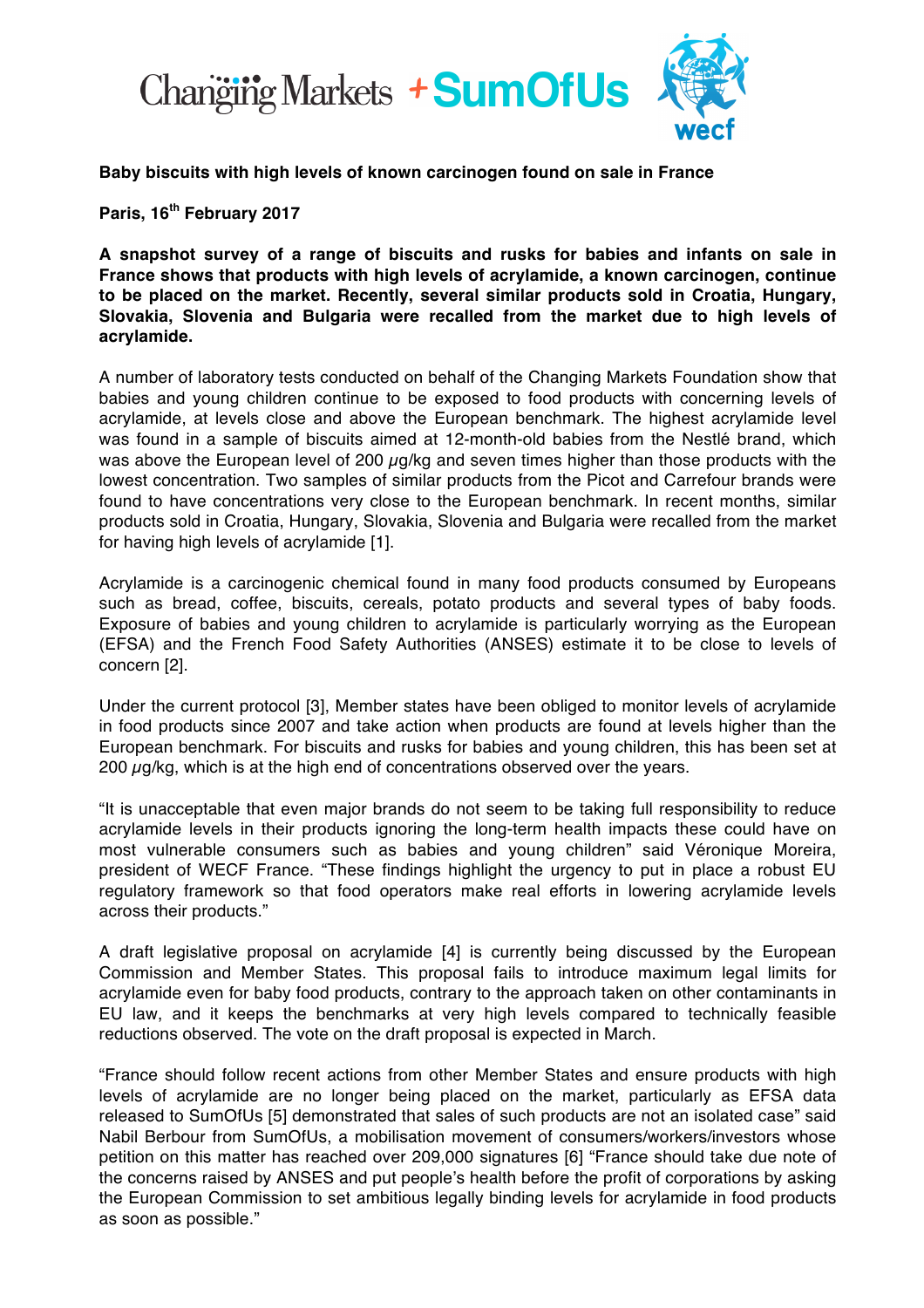# **Notes:**

[1] Member States take action to remove baby biscuits with high levels of acrylamide from the market

https://webgate.ec.europa.eu/rasff-

window/portal/?event=notificationDetail&NOTIF\_REFERENCE=2016.1750

[2] EFSA's scientific opinion on acrylamide in food https://www.efsa.europa.eu/en/efsajournal/pub/4104 ANSES' study on exposure to dangerous chemicals in children's diet: https://www.anses.fr/fr/node/124298

[3] European Commission's Recommendation 2013/647/EU

http://eur-lex.europa.eu/legal-content/EN/TXT/?uri=CELEX%3A32013H0647

[4] European Commission's draft legislative proposal

http://www.foodnavigator.com/Policy/Acrylamide-proposals-strengthened-in-new-draft

[5] SumOfUs' report on acrylamide levels found in food in the EU

https://s3.amazonaws.com/s3.sumofus.org/images/PASSING\_THE\_HOT\_POTATO.pdf

[6] SumOfUs' petition on acrylamide https://actions.sumofus.org/a/eu-protect-our-food-safety

## **About the analysis:**

The samples were prepared and analysed for acrylamide by Fera Science Ltd in York (UKAS ISO17025 accredited laboratory). The analytical method was gas chromatography−mass Spectrometry (GC-MS), which has a reporting limit of 30 μg/kg. The samples were taken in different retailers in Nantes in January 2017.

### **About WECF France**

French organisation part of the WECF Network alongside with 150 member organisations and individuals who share a common concern to promote a just and healthy planet for all, strengthen the role of women and promote a gender and rights based approach in environment and sustainable development policy and implementation. In order to reach its goals WECF implements projects in partnership with local organizations in 50 countries. http://www.wecf.eu/francais/

#### **About SumOfUs**

SumOfUs is mobilisation movement of consumers/workers/investors who want to make big corporations accountable. 12 million individuals have acted more than 50 million times everywhere in the world since SumOfus was created. https://www.sumofus.org/fr/

#### **About Changing Markets:**

Changing Markets is a foundation formed to accelerate and scale up solutions to sustainability challenges. Partnering with NGOs on market focused campaigns, we expose irresponsible corporate practices and drive change towards a more sustainable economy. www.changingmarkets.org / @ChangingMarkets

### **Further information :**

#### **Aurèle Clémencin**

Outreach and campaigns (French media) +33 6 77 06 29 60

**Ignacio Vázquez**

Campaigns adviser (EU and other media) +44 7 60 32 22 38